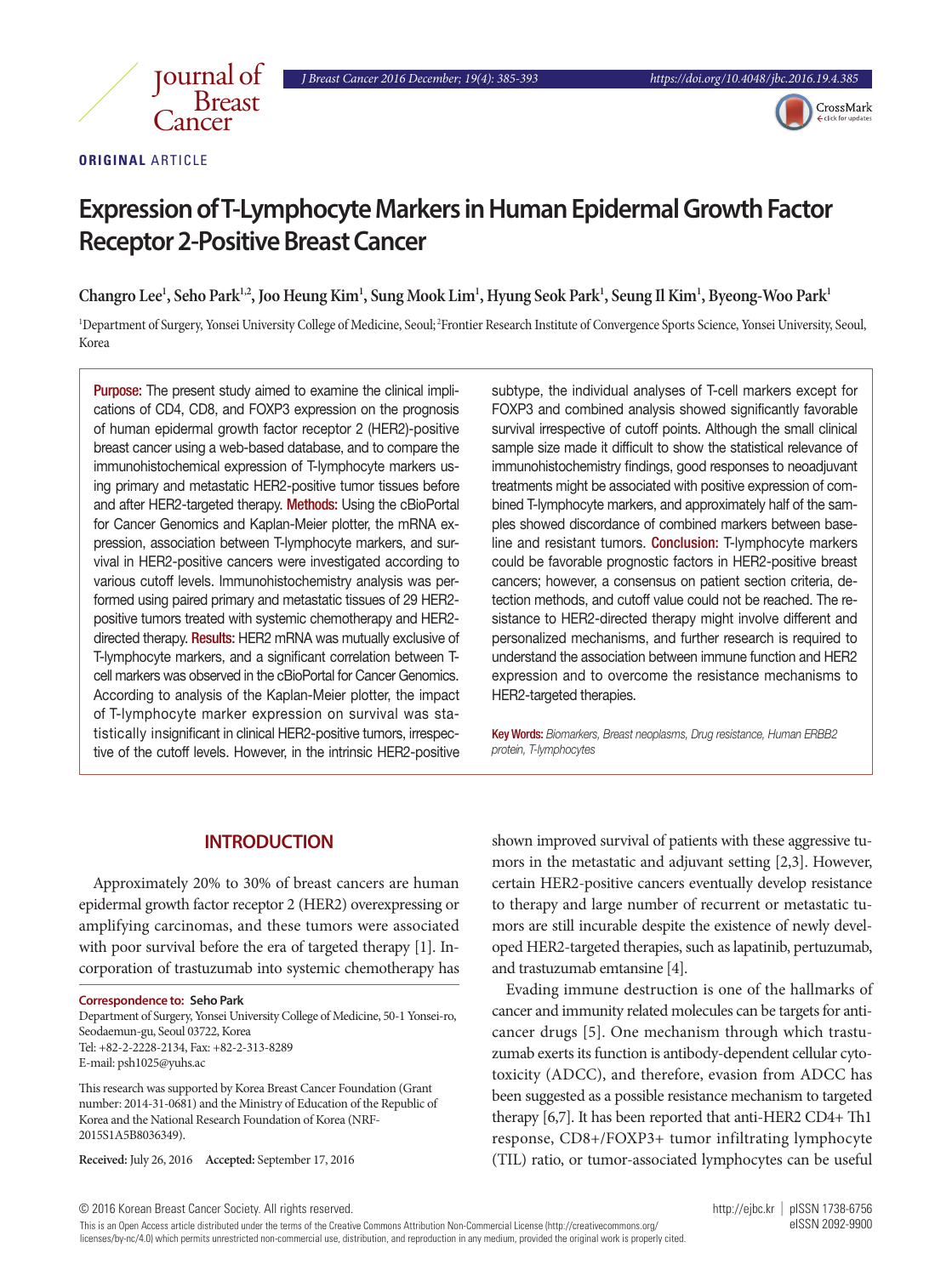predictors of the pathological response to neoadjuvant chemotherapy [8-10]. Data from clinical trials suggested that patients with CD8+ T cells or increased number of TILs might be associated with better survival when trastuzumab was administered [11,12]. However, methodological issues concerning the evaluation of TILs have been debated [13]. Recently, an international TILs Working Group published recommendations for the evaluation of TILs in breast cancer; however, a formal recommendation for a clinically relevant TIL threshold has not yet been suggested [14].

This study aimed to explore the expression status and the association between T-lymphocyte markers as well as to investigate the prognostic role of CD4, CD8, and forkhead P3 (FOXP3) expression in HER2-positive breast cancer using a web-based database. Clinically clear cutoff values for T-cell marker expression have not been established and various cutoff levels were included in the web-based analysis. In addition, we compared the immunohistochemical expressions of CD4, CD8, and FOXP3 before and after HER2-targeted therapy in primary or metastatic HER2-positive breast cancer patients to better understand the clinical implications of T-cell markers on the mechanisms of resistance to targeted therapy.

#### **METHODS**

#### **Web-based bioinformatics analysis**

Genomic analysis was performed for exploring the associations between HER2 and T-lymphocytes markers of CD4, CD8, and FOXP3 through the cBioPortal for Cancer Genomics (http://www.cbioportal.org) which provides web-based visualization, analysis and download of large-scale cancer genomic datasets including The Cancer Genome Atlas (TCGA) data [15,16]. We used the Breast Invasive Carcinoma (TCGA, Provisional) dataset, which includes mRNA expression and clinicopathological information of 1,105 samples obtained from 1,098 patients in May 2016. The RNA Seq Version 2 (RNA-Seq by Expectation Maximization [RSEM]) for each gene was selected to generate an OncoPrint in the cBioPortal for visualizing the genetic alteration and to investigate the mutual exclusivity or co-occurrence among alterations in biomarkers of whole analyzed samples. We downloaded the mRNA expression data of CD4, CD8 and FOXP3 and clinical HER2 information data to explore the associations between T-lymphocyte markers in HER2-positive breast cancers. Using variables of immunohistochemistry (IHC)–HER2 and HER2 fluorescence *in situ* hybridization (FISH) status in the TCGA dataset as variables, IHC-HER2 positive cases, HER2 FISH status positive cases, or IHC-HER2 equivocal cases with HER2 FISH-positivity were considered to have HER2-positive tumors.

The probability of relapse-free survival according to biomarkers was calculated using the Kaplan-Meier plotter database (http://kmplot.com/analysis) [17]. It is an online tool that allows analysis of the effects of 54,675 genes on survival by using 10,188 cancer samples including 4,142 breast cancer patients with a mean follow-up duration of 69 months in May 2016. Survival and gene expression data were derived from the Gene Expression Omnibus (Affymetrix microarray only), European Genome-phenome Atlas, and TCGA. The Affymetrix probe set IDs selected for the evaluation of CD4, CD8, and FOXP3 expressions were 203547\_at, 205758\_at, and 224211\_ at, respectively, in the present study. To analyze the prognostic value of a particular gene, the patient samples were split into two groups according to various quantile expressions of the proposed biomarker. Multiple genes were also analyzed through a multigene classifier using the mean expression levels of selected biomarkers. Hazard ratio with 95% confidence interval and log-rank *p*-value were calculated and displayed on the webpage.

#### **Patient selection**

Using tissue blocks previously archived from HER2-positive breast cancer patients who received systemic chemotherapy combined with trastuzumab or tyrosine kinase inhibitors at the Severance Hospital of Yonsei University College of Medicine, Seoul, Republic of Korea, between January 2007 and December 2011, the expressions of CD4, CD8, and FOXP3 on IHC were investigated to compare the T-lymphocytes markers before and after targeted therapy [18]. Briefly, tumor samples before and after HER2-directed therapies were available in most cases; however, five out of 29 patients received targeted therapy in the neoadjuvant setting and achieved pathologic complete response (pCR) after curative surgery. Therefore, tissue blocks after targeted therapy could not be obtained and the five patients with pCR were defined as good responders in the present study. Of 29 patients, 24 eventually experienced disease progression or recurrence despite the administration of targeted therapy and were defined as poor responders in the study. The baseline expression of T-lymphocyte markers between five good and 24 poor responders were compared. Among the 24 poor responders, the T-cell markers of six recurrent or metastatic tumor samples could not be evaluated. Thus, using 18-matched baseline and resistant tumor samples before and after targeted therapy, the expression of T-lymphocyte markers was compared. In total, 47 tissue blocks from 29 patients were analyzed. The present study was approved by the Institutional Review Board of Severance Hospital, Yonsei University Health System, Seoul, Republic of Korea (IRB number: 4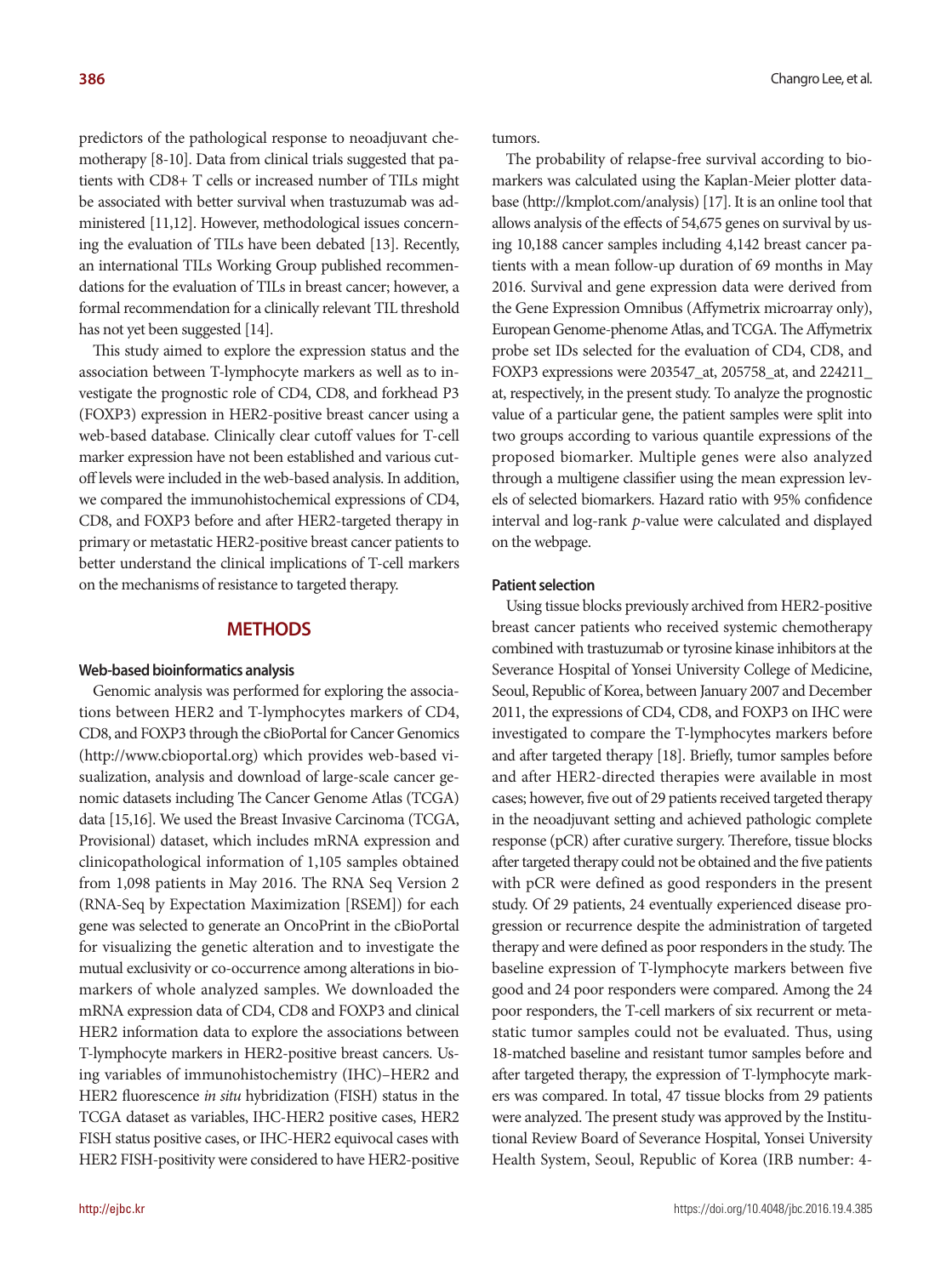2013-0390). The requirement for written informed consent was waived.

## **Clinicopathological parameters and immunohistochemical staining**

Clinicopathological information including treatment modalities or expression of hormone receptors and HER2 was obtained from the review of medical records and pathology reports. Chemotherapeutic agents of 29 patients were paclitaxel in 14 patients, anthracycline plus cyclophosphamide followed by taxane in 11, anthracycline plus taxane in two, and anthracycline plus cyclophosphamide in one. One patient was treated with cyclophosphamide, methotrexate, and 5-fluorouracil due to intolerability after first administration of anthracycline plus cyclophosphamide. Tumors with  $\geq$  1% nuclear-stained cells by IHC were considered positive for estrogen receptor (ER) and progesterone receptor according to the American Society of Clinical Oncology/College of American Pathologists (ASCO/ CAP) guidelines [19]. The HER2 stains were scored as 0, 1+, 2+, or 3+ according to ASCO/CAP guidelines [20]. In cases with a HER2 2+ result, FISH was performed using a PathVysion HER2 DNA Probe Kit (Vysis, Downers Grove, USA) and HER2 gene amplification was defined as a HER2 gene/chromosome 17 copy number ratio ≥ 2.0 according to ASCO/CAP guidelines [20]. HER2 was considered positive in cases with an IHC score of 3+ or gene amplification by FISH.

After reviewing the archival hematoxylin and eosin stained slides, IHC was performed using the whole sections of formalin-fixed, paraffin-embedded tissue blocks. Briefly, 3-µm thick whole sections were deparaffinized and rehydrated in usual manner. Antigen retrieval was performed using an electronic pressure cooker for 10 minutes in Trilogy buffer (Cell Marque Co., Rocklin, USA). After treatment with hydrogen peroxide block solution for 10 minutes, background staining was blocked by incubation in Ultra V Block solution (Thermo Scientific/ Lab Vision, Fremont, USA) for 5 minutes at room temperature. After incubation with primary antibodies against CD4 (diluted 1:100, M3352; Spring Bioscience Corp., Pleasanton, USA), CD8 (diluted 1:100, M3162; Spring Bioscience Corp.), and FOXP3 (diluted 1:50, AB20034; Abcam, Cambridge, UK), immunodetection was carried out using the UltraVision LP detection system (Thermo Scientific/Lab Vision) according to the manufacturer's instructions. Color was developed with 3,3´-diaminobenzidine and slides were counterstained with Harris hematoxylin. The primary antibody incubation step was omitted in the negative control.

Interpretation of the immunohistochemical staining was performed blindly to obtain clinical data of the patients. Arbitrary scoring rules of CD4 and CD8 lymphocytes were as follows: 1+, 0% to 33% staining; 2+, 34% to 66% staining; and 3+, 67% to 100% staining. FOXP3 was scored by counting the number of positively stained cells, which was expressed as a percentage of total lymphocytes. The cutoff value for FOXP3 positivity was  $\geq 10\%$  of the stained cells.

#### **Statistical analysis**

Web-based bioinformatics statistics was automatically calculated by each website and the results were displayed on the webpage. The downloaded TCGA dataset was analyzed using correlation coefficient to explore the association between Tlymphocyte markers in HER2-positive tumors. Differences between the discrete variables in patients of Severance Hospital were evaluated by using the Fisher exact test. For the comparison of the means in the case of continuous numerical data, an independent two-sample t-test was used. A *p*-value < 0.05 was considered statistically significant. All statistical analyses were performed using SPSS version 23.0 (IBM Corp., Armonk, USA).

#### **RESULTS**

We first explored the mRNA expression status using the TCGA Provisional dataset, and information about the biomarker expression was obtained for 1,100 samples from 1,093 patients. Genetic alteration of CD4, CD8, FOXP3, and HER2 including mRNA upregulation and downregulation was noted in 4%, 4%, 4%, and 16% of whole samples, respectively (Supplementary Figure 1, available online). One or more genes were altered in 250 patients (22.7%). There was no mRNA downregulation in T-lymphocyte markers. When the mutual exclusivity and co-occurrence among these four biomarkers was investigated, the HER2 gene showed a tendency towards mutual exclusivity with CD4 (*p*= 0.227; log odds ratio =  $-0.464$ ), CD8 ( $p = 0.290$ ; log odds ratio =  $-0.383$ ), and FOXP3 (*p*= 0.328; log odds ratio= -0.302). However, a tendency towards co-occurrence among T-lymphocyte markers was shown in whole samples ( $p < 0.001$ ; log odds ratio,  $> 3$ ). The TCGA Provisional dataset also included clinical HER2 associated variables and among them, variables of IHC-HER2 and HER2 FISH status were relatively complete data filled up. According to the clinical variables of IHC-HER2 and HER2 FISH status, the mRNA expression of T-cell markers was derived (Supplementary Figure 2, available online) and there was no significant association between T-lymphocyte marker expression and clinical HER2 information.

After downloading the mRNA expression data of T-lymphocyte markers and clinical HER2 information data of IHC-HER2 and HER2 FISH status, the association between T-lymphocyte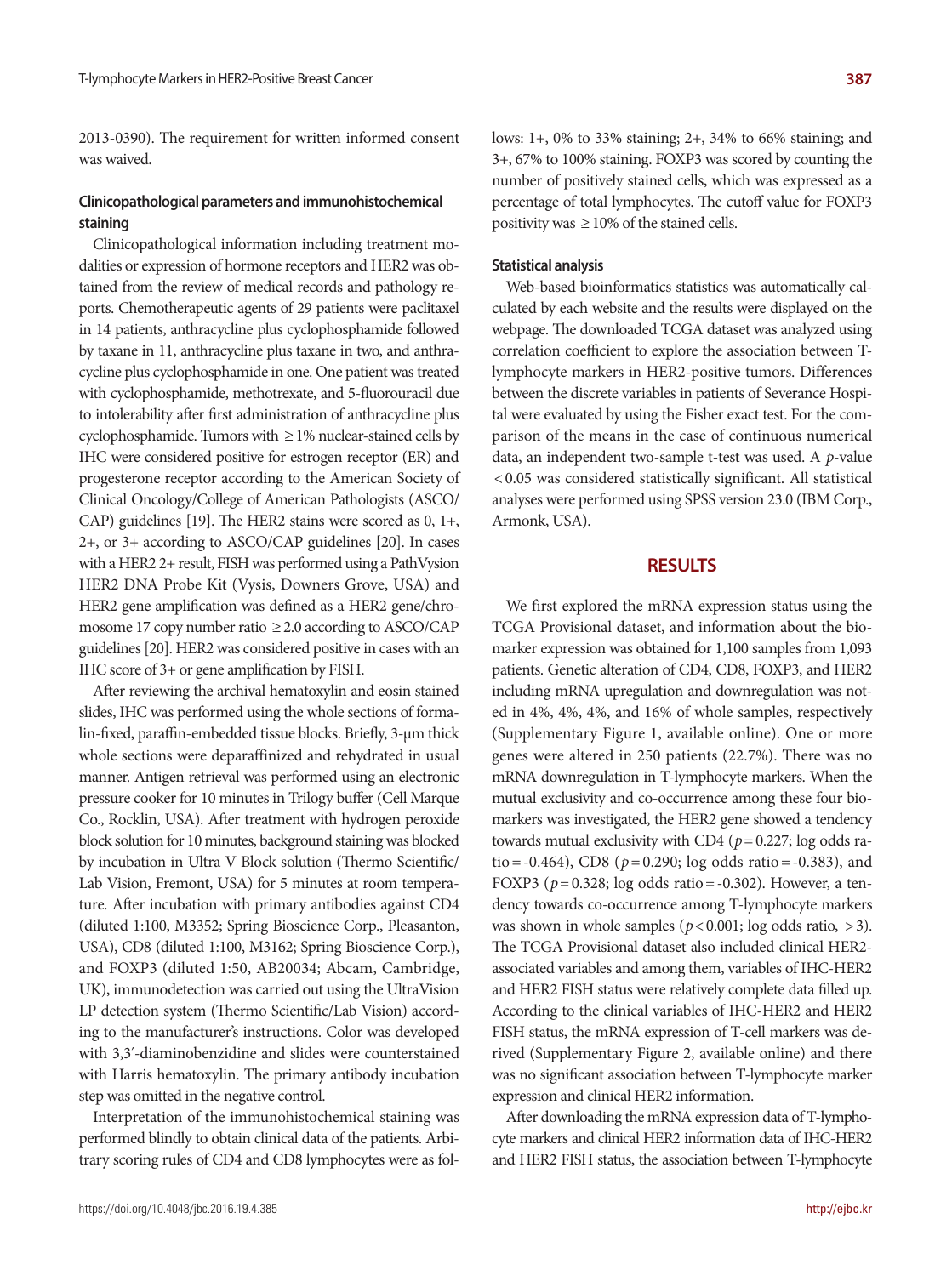markers was reinvestigated in HER2-positive tumors (Figure 1). According to the combined data of IHC-HER2 and HER2 FISH status, 198 out of 1,100 samples (18.0%) were clinically categorized as HER2-positive tumors. The TCGA dataset included 759 (59.0%) HER2-negative tumors and 143 (13.0%) cases with missing HER2 data. Pearson correlation coefficient between CD4 and CD8, CD4 and FOXP3, and CD8 and FOXP3 was 0.585 (*p*<0.001), 0.695 (*p*<0.001), and 0.602 (*p*<0.001), respec-





Figure 1. Association between CD4, CD8, and forkhead P3 (FOXP3) in human epidermal growth factor receptor 2 (HER2)-positive breast cancers. Among 198 patients with HER2-positive breast cancer considering immunohistochemistry-HER2 and HER2 fluorescence *in situ* hybridization status variables from the The Cancer Genome Atlas Provisional dataset, the association between (A) CD4 and CD8A, (B) CD4 and FOXP3, and (C) CD8A and FOXP3 is drawn.

RSEM=RNA-Seq by Expectation Maximization; V2 = version 2.

Table 1. Survival analysis according to T-lymphocyte markers using different cutoff levels in HER2-positive cancer defined by category of HER2 status from the Kaplan-Meier plotter

| Split patients | CD <sub>4</sub>     |                 |               |               | CD <sub>8</sub>     |                 |               |                           | FOXP <sub>3</sub>   |                 |               |          |
|----------------|---------------------|-----------------|---------------|---------------|---------------------|-----------------|---------------|---------------------------|---------------------|-----------------|---------------|----------|
|                | No. of<br>patients* | HR <sup>†</sup> | 95% CI        | Log-rank<br>p | No. of<br>patients* | HR <sup>†</sup> | 95% CI        | Log-rank<br>$\mathcal{D}$ | No. of<br>patients* | HR <sup>†</sup> | 95% CI        | Log-rank |
| Lower quartile | 42:126              | 0.59            | $0.34 - 1.02$ | 0.058         | 42:126              | 0.73            | $0.41 - 1.29$ | 0.275                     | 39:111              | .03             | 0.56–1.90     | 0.929    |
| Lower tertile  | 55:113              | 0.6             | $0.36 - 1.02$ | 0.058         | 55:113              | 0.83            | $0.48 - 1.43$ | 0.492                     | 50:100              | .09             | 0.61–1.95     | 0.781    |
| Median         | 84:84               | 0.99            | $0.59 - 1.67$ | 0.983         | 84:84               | 1.04            | $0.61 - 1.74$ | 0.896                     | 75:75               | .01             | 0.58-1.75     | 0.973    |
| Upper tertile  | 113:55              | .19             | 0.69-2.05     | 0.534         | 113:55              | 0.56            | $0.31 - 1.03$ | 0.060                     | 100:50              | 0.67            | $0.36 - 1.24$ | 0.202    |
| Upper quartile | 126:42              | .49             | $0.84 - 2.64$ | 0.168         | 128:40              | 0.51            | $0.25 - 1.03$ | 0.057                     | 112:38              | 0.64            | 0.32–1.27     | 0.198    |

HER2 = human epidermal growth factor receptor 2; HR = hazard ratio; CI = confidence interval.

\*Number of patients was presented as patients having low expression versus those having high expression; † Hazard ratio of patients having high expression of biomarker.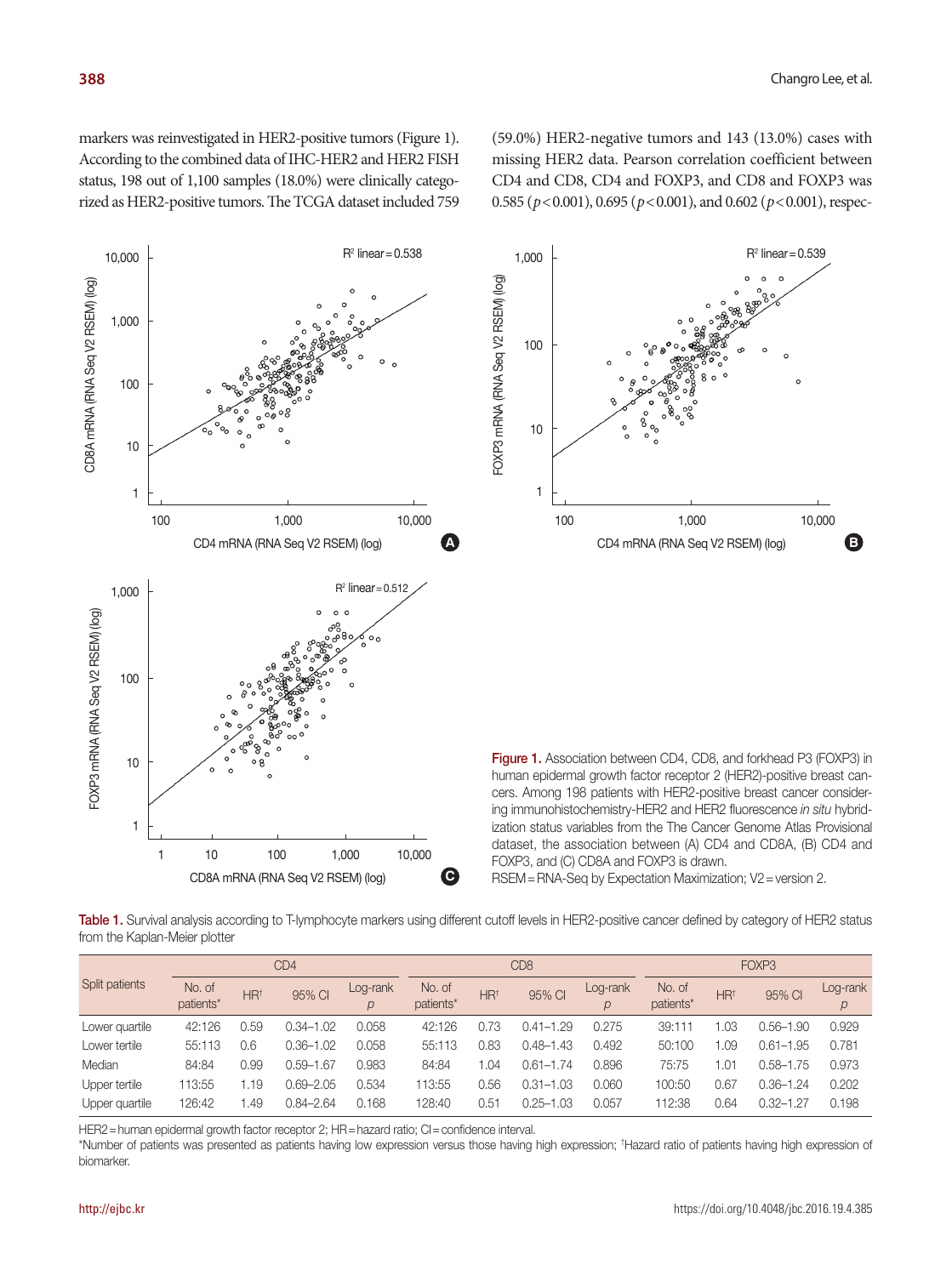tively. The corresponding Spearman's rho values were 0.750 (*p*<0.001), 0.761 (*p*<0.001), and 0.713 (*p*<0.001), respectively.

Next, the prognostic value of T-lymphocyte markers in HER2-positive breast cancer was examined using the Kaplan-Meier plotter. Since the clear cutoff points of T-cell markers were not determined, the relapse-free survival according to different levels of T-lymphocyte markers was analyzed. Results of the survival analysis using a single marker for 168 HER2-positive cancers defined by HER2 status are summarized in Table 1 and for 208 HER2-positive subtypes defined by intrinsic subtype in Table 2. In HER2-positive cancers defined by HER2 status, as cutoff levels of biomarker increased, the hazard ratio gradually increased in CD4, increased and then decreased in CD8, and gradually decreased in FOXP3. However, there was no statistical significance of T-lymphocyte markers on survival (Table 1). In the HER2-positive intrinsic

Table 2. Survival analysis according to T-lymphocyte markers using different cutoff levels in HER2-positive subtype defined by category of intrinsic subtype from the Kaplan-Meier plotter

| Split patients | CD4                 |                 |               |               | CD <sub>8</sub>     |                 |               |          | FOXP3               |                 |               |          |
|----------------|---------------------|-----------------|---------------|---------------|---------------------|-----------------|---------------|----------|---------------------|-----------------|---------------|----------|
|                | No. of<br>patients* | HR <sup>+</sup> | 95% CI        | Log-rank<br>р | No. of<br>patients* | HR <sup>†</sup> | 95% CI        | Log-rank | No. of<br>patients* | HR <sup>+</sup> | 95% CI        | Log-rank |
| Lower quartile | 52:156              | 0.57            | 0.37-0.89     | 0.013         | 52:156              | 0.41            | $0.27 - 0.64$ | < 0.001  | 38:111              | 0.76            | $0.45 - 1.28$ | 0.294    |
| Lower tertile  | 69:139              | 0.45            | $0.3 - 0.68$  | < 0.001       | 69:139              | 0.53            | $0.35 - 0.8$  | 0.002    | 50:99               | 0.65            | $0.4 - 1.05$  | 0.074    |
| Median         | 104:104             | 0.52            | $0.34 - 0.79$ | 0.002         | 104:104             | 0.52            | $0.34 - 0.8$  | 0.003    | 74:75               | 0.64            | $0.4 - 1.03$  | 0.063    |
| Upper tertile  | 139:64              | 0.68            | 0.43–1.09     | 0.108         | 139:64              | 0.57            | $0.35 - 0.92$ | 0.021    | 101:48              | 0.93            | $0.56 - 1.54$ | 0.766    |
| Upper quartile | 156:52              | 0.62            | 0.36-1.06     | 0.076         | 156:52              | 0.57            | 0.33-0.98     | 0.038    | 114:35              | 0.74            | $0.41 - 1.33$ | 0.315    |

HER2 = human epidermal growth factor receptor 2; HR = hazard ratio; CI = confidence interval.

\*Number of patients was presented as patients having low expression versus those having high expression; † Hazard ratio of patients having high expression of biomarker.





99 42 15 4

**B**

**High** 





**Figure 2.** Survival curves using a multigene classifier in human epidermal growth factor receptor 2 (HER2)-positive subtype defined by category of intrinsic subtype from the Kaplan-Meier plotter. Plots were derived from the Kaplan-Meier plotter. Intrinsic subtypes are based on the 2013 St. Gallen criteria using the expression of HER2, Estrogen receptor (ER), and Ki-67 in the Kaplan-Meier plotter and HER2 positive intrinsic subtype is defined as HER2+/ ER–. In 239 patients with the HER2-positive intrinsic subtype, patients are split by (A) lower quartile, (B) lower tertile, (C) median, (D) upper tertile, and (E) upper quartile. HR=hazard ratio.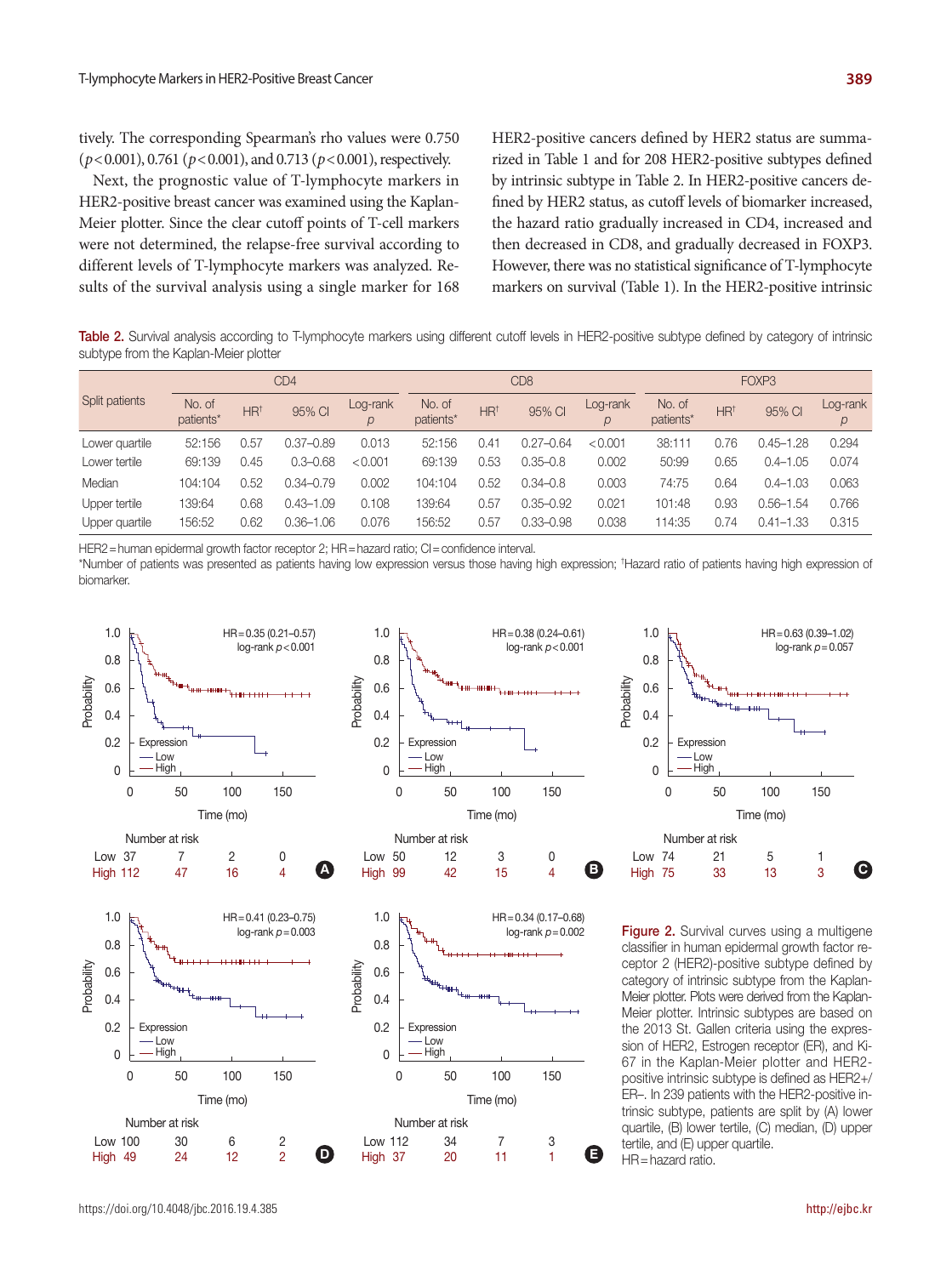subtype, higher expression of CD4 and CD8 was significantly associated with favorable survival irrespective of cutoff levels (Table 2). Only when the patients were split by upper tertile and upper quartile of CD4, log-rank *p*-value was not statistically significant. Irrespective of cutoff levels, the hazard ratio of higher FOXP3 expression was less than 0.1, resulting in no statistical significance.

Since the T-lymphocyte markers were significantly co-occurring in prior TCGA Provisional analysis, we reanalyzed survival using a multigene classifier for considering T-lymphocyte markers all together. Similar to the results in Table 1, there was no statistical significance in HER2-positive cancers defined by HER2 status (log-rank *p*> 0.05) (Supplementary Figure 3, available online). In the HER2-positive intrinsic subtypes, however, higher expression of T-lymphocyte markers was associated with favorable survival irrespective of cutoff levels except for the median value (Figure 2).

Finally, we explored the clinical implications of T-cell markers on the resistance to HER2-directed therapy by using tissue blocks of previous patient cohorts. Of the 47 tissue blocks, 30 (63.8%) were obtained from the breast. Tissue samples were obtained from locoregional sites in nine cases (19.1%). The lungs, brain, and bone or soft tissues were obtained in three (6.4%), three (6.4%), and two cases (4.3%), respectively. Positive IHC staining of the biomarkers are shown in Figure 3. Clinicopathological characteristics and expression of T-lymphocyte markers are presented according to the response to targeted therapy in Table 3. When the positive criteria were defined as CD4 3+, CD8  $\geq$ 2+, and FOXP3  $\geq$  10% considering frequency of marker expression in this study, all good responders showed positive expression of T-lymphocyte markers one or more, although there was no statistical significance. Among poor responders, 18-matched baseline and resistant tumor samples before and after targeted therapy were compared considering combined 3 T-lymphocyte markers status.

At baseline, four patients showed negative results for all 3 Tlymphocyte markers expression but changed to positive status

| <b>Table 3.</b> Comparison of T-lymphocyte markers and clinicopathological |
|----------------------------------------------------------------------------|
| characteristics between patients with good and poor response to tar-       |
| geted therapy                                                              |

| Characteristic                  | Poor<br>responder<br>group<br>$(n=24)$<br>No. (%) | Good<br>responder<br>group<br>$(n=5)$<br>No. (%) | Total           | $p$ -value*        |
|---------------------------------|---------------------------------------------------|--------------------------------------------------|-----------------|--------------------|
| Age $(yr)^+$                    | $46.4 \pm 10.6$                                   | $48.4 \pm 10.9$                                  | $46.8 \pm 10.5$ | 0.708 <sup>‡</sup> |
| Initial stage                   |                                                   |                                                  |                 |                    |
| $\mathsf{I}$                    | 11(45.8)                                          | 2(40.3)                                          | 13 (44.8)       | >0.999             |
| $\mathbb{I}$                    | 10(41.7)                                          | 3(60.0)                                          | 13 (44.8)       |                    |
| $\mathsf{N}$                    | 3(12.5)                                           |                                                  | 3(10.3)         |                    |
| Hormone receptors               |                                                   |                                                  |                 |                    |
| $ER (+)$ or $PR (+)$            | 13 (54.2)                                         | 3(60.0)                                          | 16 (55.2)       | >0.999             |
| $ER (-)/PR (-)$                 | 11(45.8)                                          | 2(40.0)                                          | 13 (44.8)       |                    |
| Regimens of targeted<br>therapy |                                                   |                                                  |                 |                    |
| Trastuzumab based               | 16 (66.7)                                         | 4(80.0)                                          | 20 (69.0)       | >0.999             |
| $TKI \pm$ trastuzumab           | 8(33.3)                                           | 1(20.0)                                          | 9(31.0)         |                    |
| CD <sub>4</sub>                 |                                                   |                                                  |                 |                    |
| $1+$                            | 2(8.3)                                            | 0                                                | 2(6.9)          | 0.187              |
| $2+$                            | 10(41.7)                                          | 0                                                | 10(34.5)        |                    |
| $3+$                            | 12 (50.0)                                         | 5(100)                                           | 17 (58.6)       |                    |
| CD <sub>8</sub>                 |                                                   |                                                  |                 |                    |
| $1+$                            | 10(41.7)                                          | 2(40.0)                                          | 12(41.4)        | 0.415              |
| $2+$                            | 13 (54.2)                                         | 2(40.0)                                          | 15(51.7)        |                    |
| $3+$                            | 1(4.2)                                            | 1(20.0)                                          | 2(6.9)          |                    |
| FOXP3                           |                                                   |                                                  |                 |                    |
| Negative (0%-9%)                | 15 (62.5)                                         | 3(60.0)                                          | 18 (62.1)       | >0.999             |
| Positive ( $\geq 10\%$ )        | 9(37.5)                                           | 2(40.0)                                          | 11 (37.9)       |                    |
| CD4/CD8/FOXP3                   |                                                   |                                                  |                 |                    |
| All-negative                    | 5(20.8)                                           | 0                                                | 5(17.2)         | 0.553              |
| Either-positive                 | 19 (79.2)                                         | 5(100)                                           | 24 (82.8)       |                    |

ER=estrogen receptor; PR=progesterone receptor; TKI=tyrosine kinase inhibitors; FOXP3=forkhead P3.

\*Fisher exact test; † Mean±SD; ‡ Independent two samples t-test.



Figure 3. Immunohistochemical expression of CD4, CD8, and forkhead P3 (FOXP3) in human epidermal growth factor receptor 2 (HER2)-positive breast cancer tissues (×200). Immunohistochemical staining reveals that tumor infiltrating lymphocytes adjacent to cancer cells (black arrows) are reactive to CD4 (red arrow) (A), CD8 (red arrow) (B), and FOXP3 (red arrow) (C).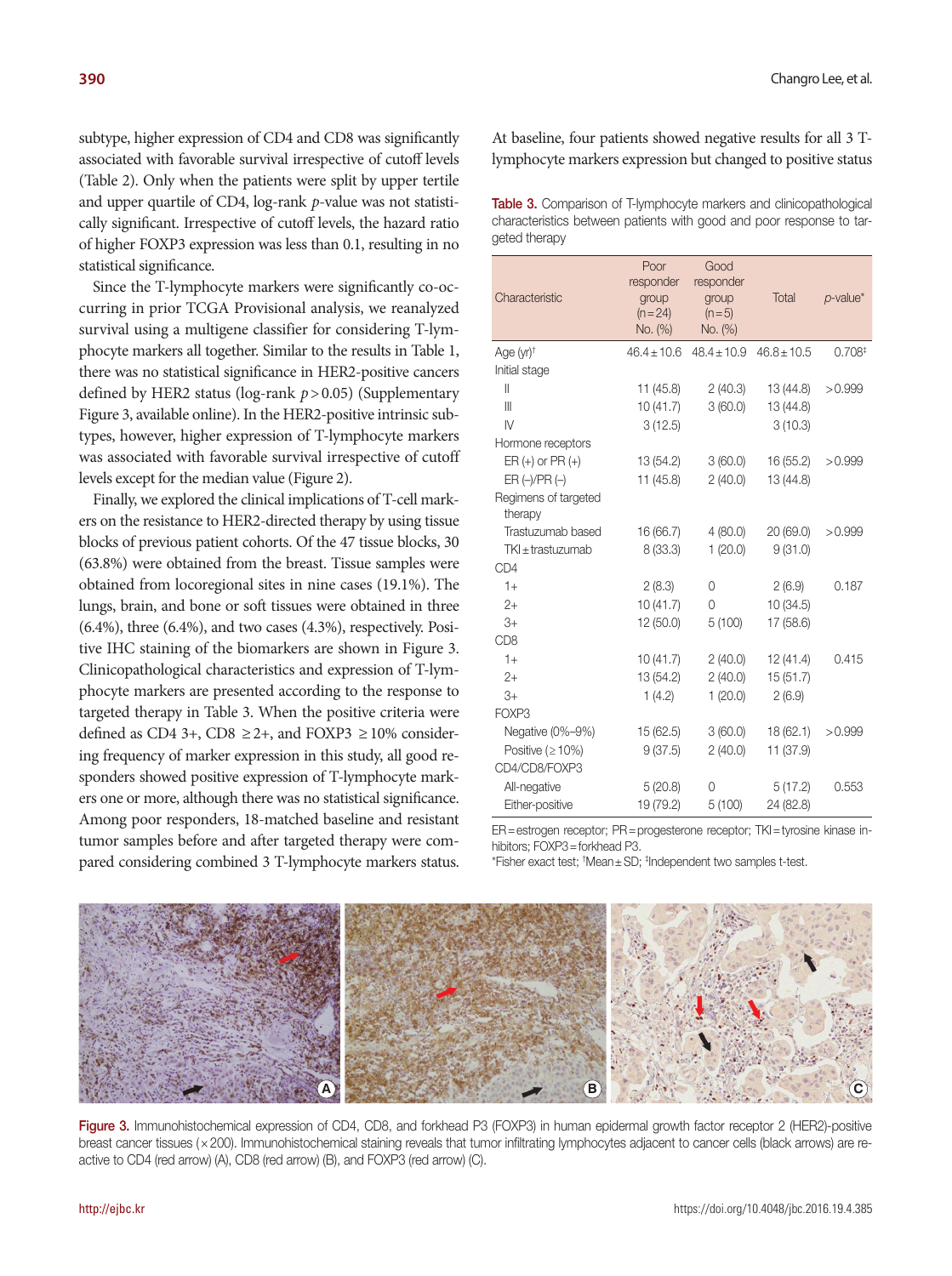of either biomarker at recurrent or metastatic sample. At baseline, 14 cases were positive for  $\geq$  1 T-lymphocyte markers and remained positive in 10 cases at recurrent or metastatic samples. However, four patients with positive status of either marker at baseline changed to negative expression of all T-cell markers to target recurrent or metastatic samples (Fisher exact test,  $p = 0.524$ ). There was no case of all negative markers at baseline and recurrent samples both concordantly. Discordant findings of combined markers between baseline and resistant tumors were noted in eight of 18 samples (44.4%).

## **DISCUSSION**

In the present study, HER2 was mutually exclusive with Tlymphocyte markers and significant correlation between Tcell markers was observed in HER2-positive tumors. According to the web-based bioinformatics analysis, there was no statistical importance of individual or combined T-cell markers on survival in clinically determined HER2-positive tumor irrespective of cutoff levels of biomarkers. In the HER2-positive intrinsic subtype, however, CD4 and CD8 were determined to have significantly positive association with survival; statistical significance remained when combined T-lymphocyte markers were considered irrespective of cutoff levels. Although small clinical sample size made it difficult to show the statistical importance of IHC study, good responders to neoadjuvant chemotherapy with targeted therapy may be associated with positive expression of combined T-lymphocyte markers. Discordance of combined markers between the baseline and resistant tumors in approximately half of the samples suggested that individualized resistance mechanisms might be involved in HER2-directed therapy.

A recent systematic review showed that the magnitude of TILs was variable within and between breast cancer subtypes and that lymphocyte-predominant breast cancer, CD8+ Tcells, and FOXP3+ TILs were 16% (range, 11%–24%), 61% (range, 40%–83%), and 67% (range, 61%–74%) in HER2-positive subtype, respectively [21]. In the present study, mRNA expression of CD4, CD8, and FOXP3 was not different according to HER2 status of the TCGA dataset, but there was a significant correlation between T-cell markers. In addition, previous evidence have supported the prognostic and predictive roles of TILs in breast cancers [13,14,22,23]. Our study also suggested a possible prognostic role of T-lymphocyte markers measured at mRNA levels in HER2-positive tumors. However, patient selection remains a key issue, and significance was shown only in ER-negative and HER2-positive subtype defined by intrinsic subtype.

There should be an agreement on the standardization of

some methodological problems before the application of Tcell markers in routine clinical practice. Multicenter international ring studies by the international Immuno-oncology Biomarker Working Group demonstrated that reproducible evaluation of TILs using slides is feasible and the softwareguided image evaluation is useful [24]. Recommendations by an international TILs working group described that it is still unknown whether RNA or protein classification of TILs shows better performance of prognostic or predictive value than slide morphology and that further evidence of detecting specific subpopulations by IHC is necessary [14]. In addition, our mRNA analysis could not discriminate the stromal and intratumoral TILs status although TILs Working Group recommended the percentage in the stromal compartment. More evidence is required for the clinical use of TILs.

A consensus should be reached on the cutoff levels for defining the clinically beneficial groups of TILs. The international TILs Working Group 2014 recommended no formal thresholds for clinically relevant TILs because a valid methodology was more important [14]. In the present study, both single and combined T-lymphocyte markers were significant prognostic factors irrespective of the cutoff values for mRNA expression. However, predictive cutoff levels could not be investigated. The FinHER and NCCTG N9831 studies suggested that increased immune function could be a predictor of response to trastuzumab [12,25]. Nevertheless, TILs or immunity status should not be used to select the indications for targeted therapy at present [14].

Several mechanisms of resistance to targeted therapies have been suggested including escape from ADCC; alteration in HER2 (known as p95-HER2); expression of other growth factor signal receptors such as epidermal growth factor receptor, HER3, and insulin-like growth factor-1 receptor; cross-talk between ER and HER2 signaling; and upregulation of PI3K-AKT-mTOR pathway [6,7,26]. The discordance in the expression rates of T-lymphocyte markers between primary and metastatic tissues have not been fully understood, but our study demonstrated that half of the samples showed discordant findings. Although it is likely that different complex mechanisms coexist, most studies evaluated each biomarker including the ones in the present study; overcoming this hurdle is a future challenge [7].

Limitations of the present study were that mRNA expression and IHC staining were currently not recommended for assessing T-lymphocyte marker expression, and that independent validation and large clinical sample size were required for verifying their roles as prognostic and predictive biomarkers. There are many other subpopulations of immune cells or various immune markers including CD3; however, we have only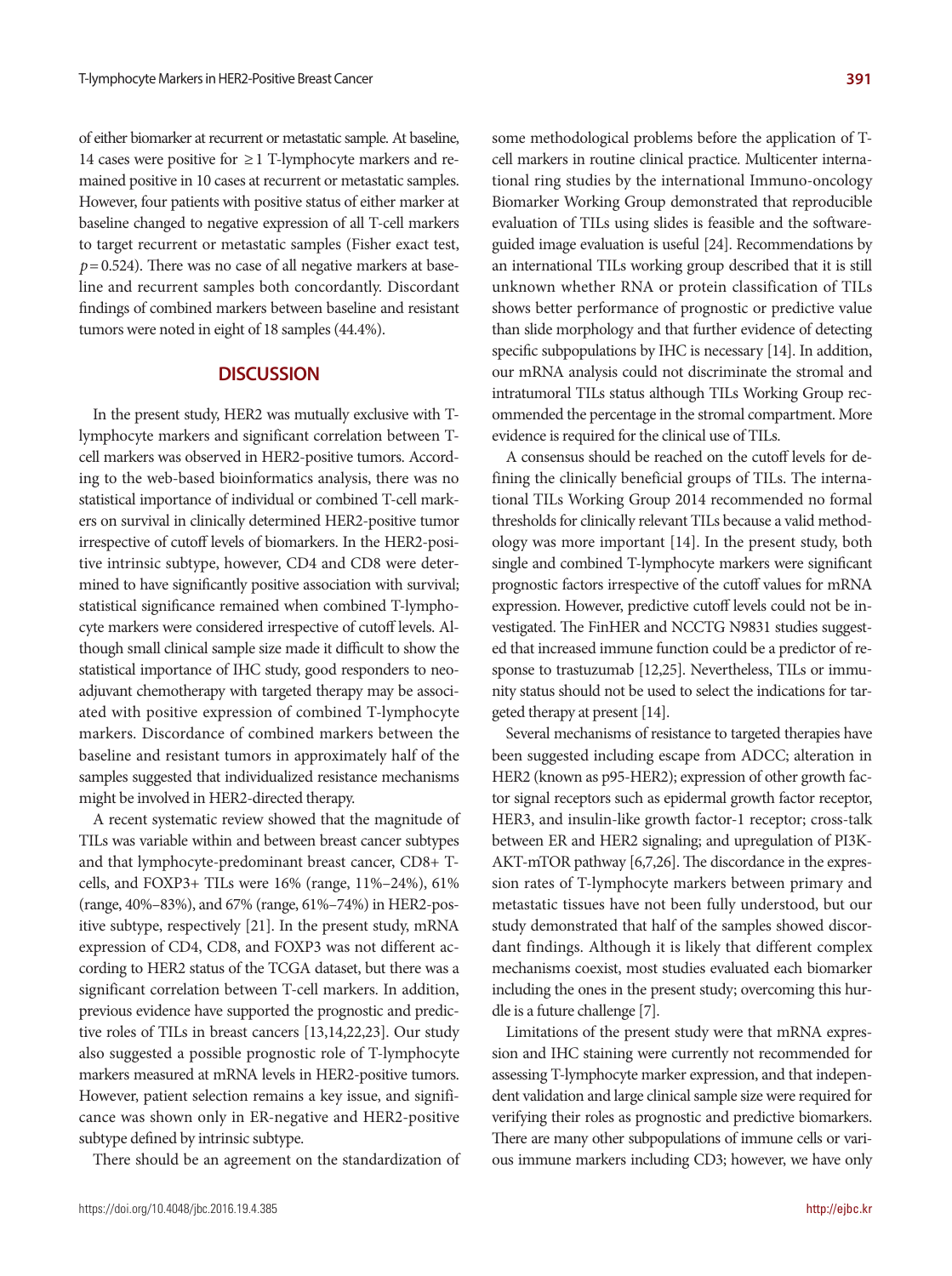applied 3 markers. Further studies are required for the application of immune function to daily practice.

In conclusion, the present study attempted to investigate the clinical implications of CD4, CD8, and FOXP3 on the survival of patients with HER2-positive breast cancers using different patient selection criteria and various cutoff levels based on a web-based database. A certain proportion of T-lymphocyte marker expression between primary and resistant tissues presented discordant findings, which suggested different and personalized resistance mechanisms to targeted therapy. In the era of wide use and focus on development of HER2-directed therapies, the association of immune function with HER2 pathway and setting up diagnostic and therapeutic strategies for overcoming resistance mechanisms to HER2 targeted therapies is imperative.

## **CONFLICT OF INTEREST**

The authors declare that they have no competing interests.

#### **REFERENCES**

- 1. Slamon DJ, Clark GM, Wong SG, Levin WJ, Ullrich A, McGuire WL. Human breast cancer: correlation of relapse and survival with amplification of the HER-2/neu oncogene. Science 1987;235:177-82.
- 2. Slamon DJ, Leyland-Jones B, Shak S, Fuchs H, Paton V, Bajamonde A, et al. Use of chemotherapy plus a monoclonal antibody against HER2 for metastatic breast cancer that overexpresses HER2. N Engl J Med 2001;344:783-92.
- 3. Romond EH, Perez EA, Bryant J, Suman VJ, Geyer CE Jr, Davidson NE, et al. Trastuzumab plus adjuvant chemotherapy for operable HER2 positive breast cancer. N Engl J Med 2005;353:1673-84.
- 4. Santa-Maria CA, Nye L, Mutonga MB, Jain S, Gradishar WJ. Management of metastatic HER2-positive breast cancer: where are we and where do we go from here? Oncology (Williston Park) 2016;30:148-55.
- 5. Hanahan D, Weinberg RA. Hallmarks of cancer: the next generation. Cell 2011;144:646-74.
- 6. Vu T, Claret FX. Trastuzumab: updated mechanisms of action and resistance in breast cancer. Front Oncol 2012;2:62.
- 7. Luque-Cabal M, García-Teijido P, Fernández-Pérez Y, Sánchez-Lorenzo L, Palacio-Vázquez I. Mechanisms behind the resistance to trastuzumab in HER2-amplified breast cancer and strategies to overcome it. Clin Med Insights Oncol 2016;10(Suppl 1):21-30.
- 8. Datta J, Berk E, Xu S, Fitzpatrick E, Rosemblit C, Lowenfeld L, et al. Anti-HER2 CD4(+) T-helper type 1 response is a novel immune correlate to pathologic response following neoadjuvant therapy in HER2-positive breast cancer. Breast Cancer Res 2015;17:71.
- 9. Asano Y, Kashiwagi S, Goto W, Kurata K, Noda S, Takashima T, et al. Tumour-infiltrating CD8 to FOXP3 lymphocyte ratio in predicting treatment responses to neoadjuvant chemotherapy of aggressive breast cancer. Br J Surg 2016;103:845-54.
- 10. Lee HJ, Seo JY, Ahn JH, Ahn SH, Gong G. Tumor-associated lympho-

cytes predict response to neoadjuvant chemotherapy in breast cancer patients. J Breast Cancer 2013;16:32-9.

- 11. Ali HR, Provenzano E, Dawson SJ, Blows FM, Liu B, Shah M, et al. Association between CD8+T-cell infiltration and breast cancer survival in 12,439 patients. Ann Oncol 2014;25:1536-43.
- 12. Loi S, Michiels S, Salgado R, Sirtaine N, Jose V, Fumagalli D, et al. Tumor infiltrating lymphocytes are prognostic in triple negative breast cancer and predictive for trastuzumab benefit in early breast cancer: results from the FinHER trial. Ann Oncol 2014;25:1544-50.
- 13. Ahn SG, Jeong J, Hong S, Jung WH. Current issues and clinical evidence in tumor-infiltrating lymphocytes in breast cancer. J Pathol Transl Med 2015;49:355-63.
- 14. Salgado R, Denkert C, Demaria S, Sirtaine N, Klauschen F, Pruneri G, et al. The evaluation of tumor-infiltrating lymphocytes (TILs) in breast cancer: recommendations by an International TILs Working Group 2014. Ann Oncol 2015;26:259-71.
- 15. Cerami E, Gao J, Dogrusoz U, Gross BE, Sumer SO, Aksoy BA, et al. The cBio cancer genomics portal: an open platform for exploring multidimensional cancer genomics data. Cancer Discov 2012;2:401-4.
- 16. Gao J, Aksoy BA, Dogrusoz U, Dresdner G, Gross B, Sumer SO, et al. Integrative analysis of complex cancer genomics and clinical profiles using the cBioPortal. Sci Signal 2013;6:pl1.
- 17. Györffy B, Lanczky A, Eklund AC, Denkert C, Budczies J, Li Q, et al. An online survival analysis tool to rapidly assess the effect of 22,277 genes on breast cancer prognosis using microarray data of 1,809 patients. Breast Cancer Res Treat 2010;123:725-31.
- 18. Park S, Ko YS, Koo JS, Sohn J, Kim SI, Park BW. Expression of growth factor receptor family before and after targeted therapy in human epidermal growth factor receptor-2 positive breast cancer tissues. Korean J Clin Oncol 2015;11:12-9.
- 19. Hammond ME, Hayes DF, Dowsett M, Allred DC, Hagerty KL, Badve S, et al. American Society of Clinical Oncology/College of American Pathologists guideline recommendations for immunohistochemical testing of estrogen and progesterone receptors in breast cancer. J Clin Oncol 2010;28:2784-95.
- 20. Wolff AC, Hammond ME, Hicks DG, Dowsett M, McShane LM, Allison KH, et al. Recommendations for human epidermal growth factor receptor 2 testing in breast cancer: American Society of Clinical Oncology/College of American Pathologists clinical practice guideline update. J Clin Oncol 2013;31:3997-4013.
- 21. Stanton SE, Adams S, Disis ML. Variation in the Incidence and magnitude of tumor-infiltrating lymphocytes in breast cancer subtypes: a systematic review. JAMA Oncol 2016;2:1354-60.
- 22. Wang K, Xu J, Zhang T, Xue D. Tumor-infiltrating lymphocytes in breast cancer predict the response to chemotherapy and survival outcome: a meta-analysis. Oncotarget 2016;7:44288-98.
- 23. Kim S, Lee A, Lim W, Park S, Cho MS, Koo H, et al. Zonal difference and prognostic significance of foxp3 regulatory T cell infiltration in breast cancer. J Breast Cancer 2014;17:8-17.
- 24. Denkert C, Wienert S, Poterie A, Loibl S, Budczies J, Badve S, et al. Standardized evaluation of tumor-infiltrating lymphocytes in breast cancer: results of the ring studies of the international immuno-oncology biomarker working group. Mod Pathol 2016;29:1155-64.
- 25. Perez EA, Thompson EA, Ballman KV, Anderson SK, Asmann YW, Kalari KR, et al. Genomic analysis reveals that immune function genes